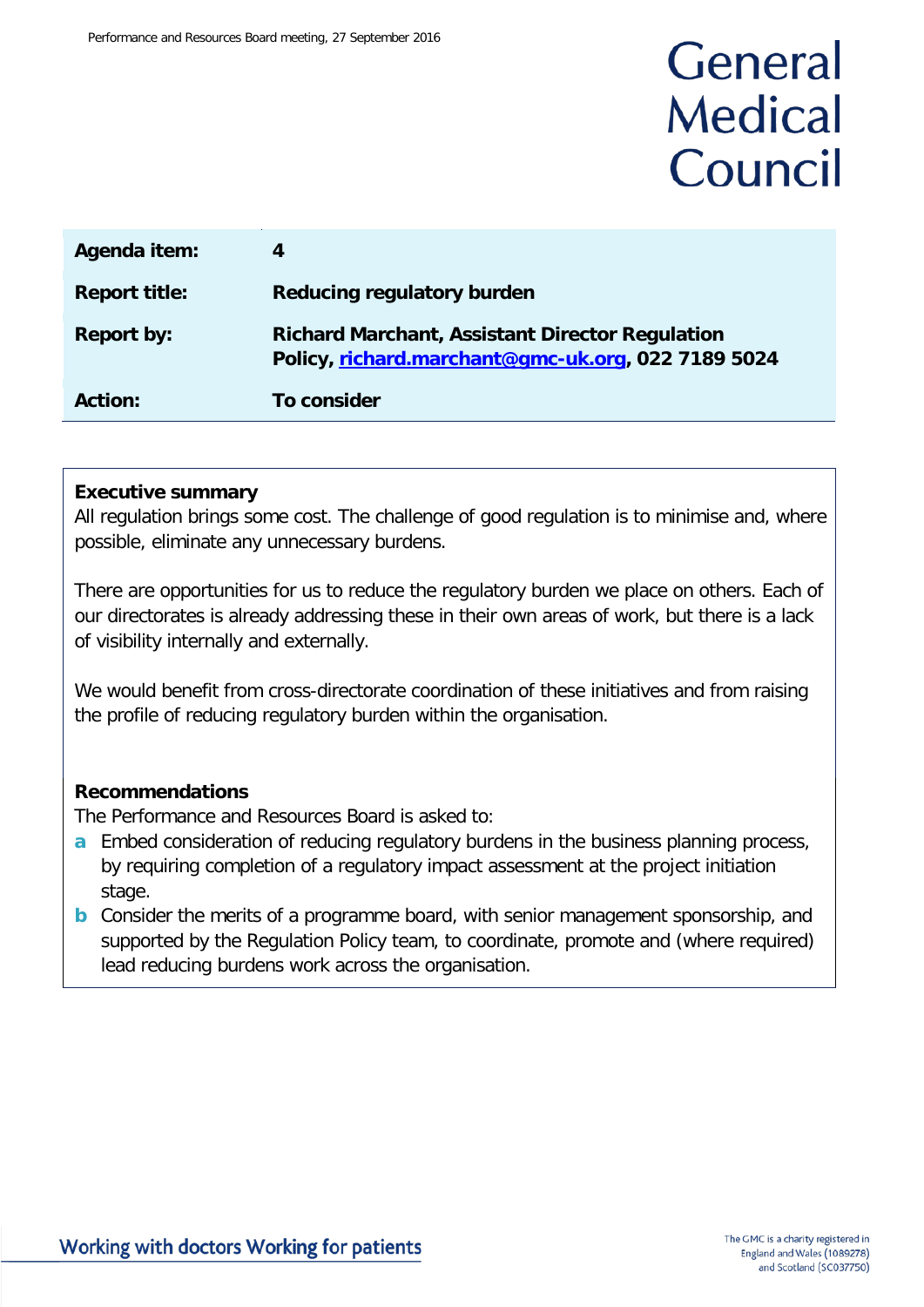#### **The issue**

- **1** Reducing regulatory burdens is high on the political agenda. The UK governments are looking for regulators to show how we are easing the burdens we place on a hardpressed health service. The work described in this paper focuses on reducing the burden we place on others, not the internal burden we bear. However, some of the opportunities it presents may also increase our internal efficiency.
- **2** Each team across the organisation is already working on projects to help us work in a more efficient and proportionate way. Not all of this work has a 'reducing burdens' mandate, although many workstreams will reduce burden on others (Annex A).
- **3** We are also improving our interactions with doctors and employers, which will lead to a reduction in burden, for example our customer service and digital media strategies (also highlighted in Annex A).
- **4** We do not currently have a coherent way of coordinating or articulating our work which reduces regulatory burden. This has the dual impacts of:
	- **a** limiting awareness, visibility and priority within the organisation; and
	- **b** challenging us in articulating our work externally, including to government and registered doctors.

#### **What is 'regulatory burden'?**

- **5** Regulation is, by nature, burdensome for those who are regulated. It would be disingenuous to suggest that we can do away with all burden, or to claim that this would be desirable. Our role as a regulator is to protect patients. Our actions to do this need to be appropriate and proportionate.
- **6** We would expect to be able to describe and evaluate the intended impact of our regulatory interventions. We will define the 'burden' of those interventions as the extent to which the impact of any intervention exceeds its regulatory value. Sometimes this will mean a financial cost for those affected, including diversion of resources. Other times it will be less tangible, such as the anxiety generated by fear of regulatory action, the pace of change or sense of inequity.
- **7** The key for reducing burden is proportionality. We must continue some of our interventions, even though they impose burden, because we would otherwise

<span id="page-1-0"></span><sup>\*</sup> Business Perceptions of Regulatory Burden, University of Cumbria, May 2012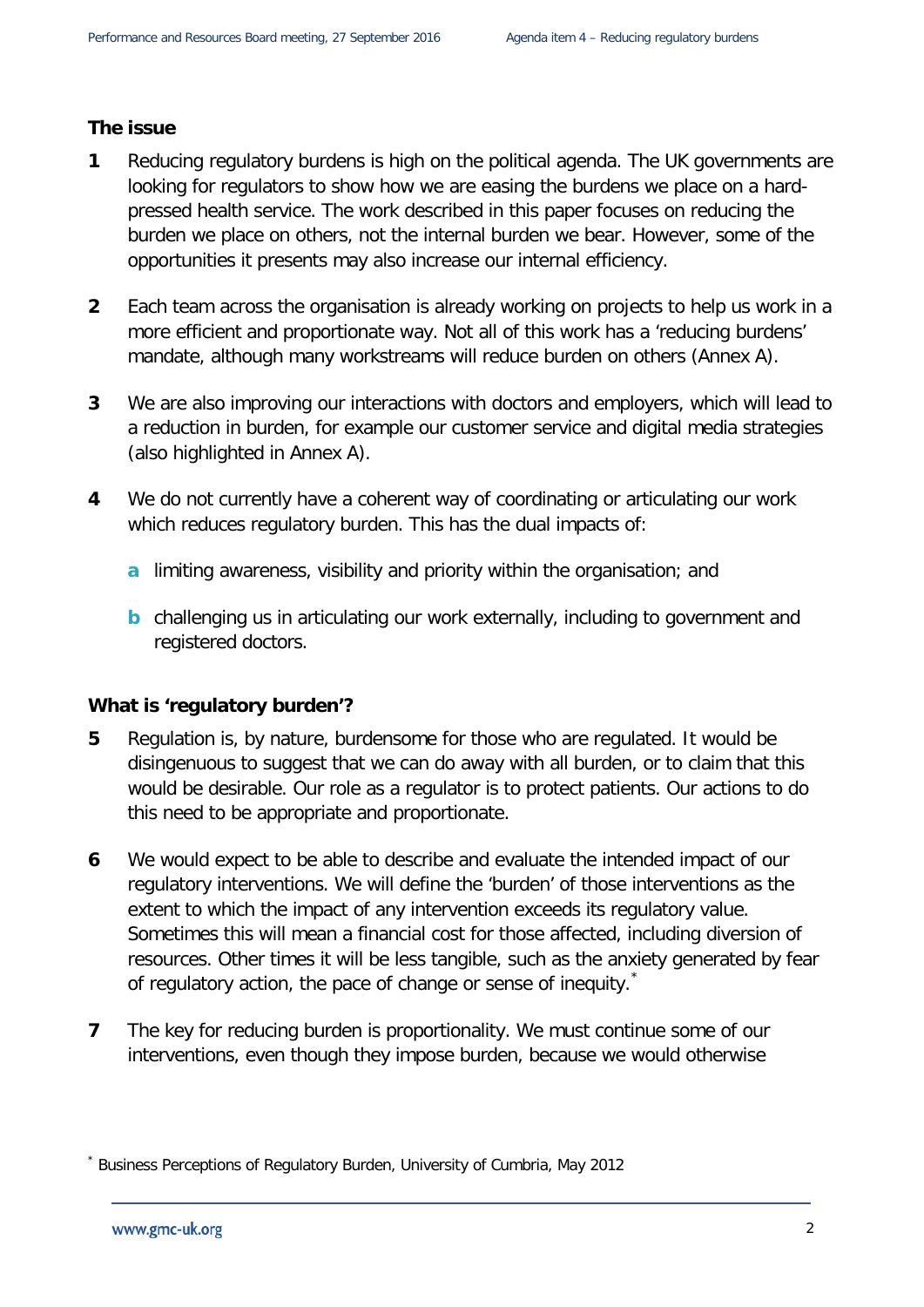unacceptably increase the risk to patients. However, there are other parts of our work where we could improve our processes and reduce burden without additional risk.

**8** Furthermore, as outlined above, we are pursuing opportunities to radically rethink our engagement with doctors and employers, which will have the added benefit of reducing the burden we place on them.

#### **Discussion so far**

- **9** In summer 2015, directors asked the Regulation Policy team to produce an overview of the opportunities to reduce regulatory burden across the organisation.
- **10** Directors considered the proposals at meetings in October and December 2015. Some options were dependent upon securing legislative change. Given the uncertainty around progress of the legislative reform agenda, directors asked for further exploration of opportunities which would not require legislative change.
- **11** This paper was developed through further discussion with assistant directors, heads of section and managers. It presents recommendations for taking the work forward.

#### **Proposed solutions**

- **12** Reducing burden is not new. We are already reducing burden through many of our existing projects. During a period of change for the organisation, it is important that we do not simply impose a new set of burdens on our own staff. To a significant degree, therefore, our work to reduce unnecessary burden on others should bring a discipline and internal and external profile to the things we are already doing.
- **13** To enable both of these to happen, the organisation as a whole needs to acknowledge the importance of reducing regulatory burden and of considering the burden of any interventions or actions we take.
- **14** To address internal visibility and priority, we propose that reducing regulatory burden is explicitly part of our business planning, with teams completing regulatory impact assessments during project initiation. This would include a clear assessment of the value which will derive from the project output and the possible 'trade-offs' in terms of whether the burden is proportionate to the risk.
- **15** We also propose that the merits of establishing a programme board, with senior management sponsorship, are considered. The board would be supported by the Regulation Policy team. It would be apprised of work across the organisation, provide an avenue for coordination of effort and communications and offer a resource for policy development where required. For the purposes of illustration, some examples of work that a programme board might wish to follow up are outlined at Annex B.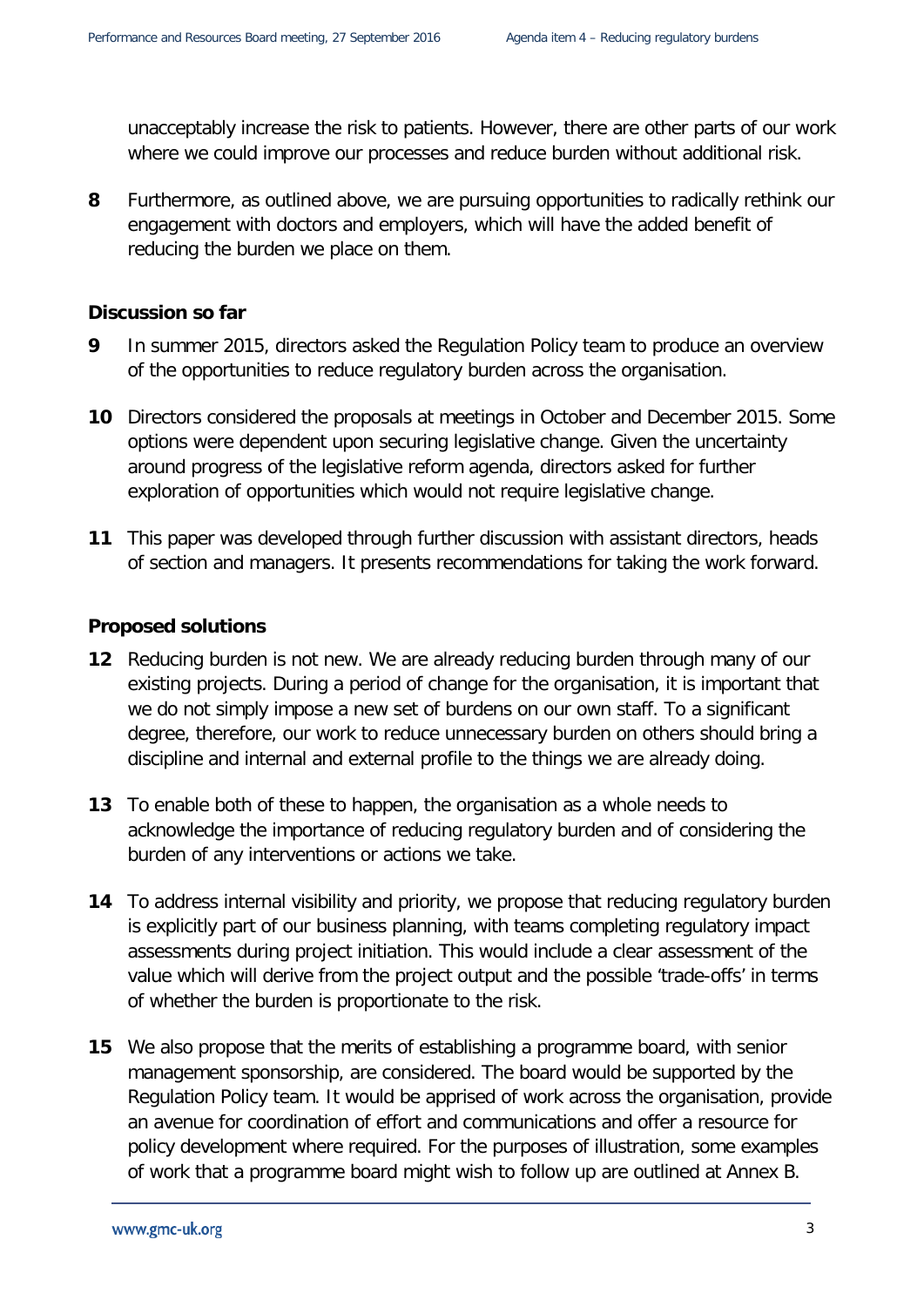#### **4 – Reducing regulatory burdens**

# General **Medical** Council

### **4 – Annex A**

### **Examples of work already underway**

These are a selection of examples from across the organisation and do not form an exhaustive list.

#### **Fitness to practise changes**

- **1** Between 2010-2013, over 83% of the investigations opened resulted in no action being taken against the doctor. To reduce unnecessary investigations, in November 2014, we piloted provisional enquiries. These are limited enquiries we make at the first stage of the FtP process to help us decide whether to open an investigation. Of 103 enquiries completed in the pilot, 72 (70%) were closed. It is estimated that we can avoid between 176-247 unnecessary investigations per year through this process.
- **2** Provisional enquiries were rolled out as business as usual from September 2015. This alleviates a number of burdens:
	- **a** Resolve complaints more quickly reducing impact on doctors and complainants.
	- **b** Reduced cost an investigation officer would be able to complete 117 provisional enquiries each year, compared with 30-50 cases per year for a full investigation.
- **3** From 2016 (after changes to the Medical Act and our rules come into force), we are no longer required to inform employers about provisional enquiries (though we may choose to do so in some cases). This will streamline the provisional enquiry process and reduce the regulatory burden on employers.
- **4** In phase two of the provisional enquiries process, we will pilot an extension of the process to include single clinical incidents – we estimate that single clinical incidents comprise 15-20% of all Stream 1 cases. Over 90% of single clinical incidents are closed without any further action being taken. This change will be supported by enhanced triage guidance that the ELS will use to support giving advice for concerns to be dealt with locally where appropriate.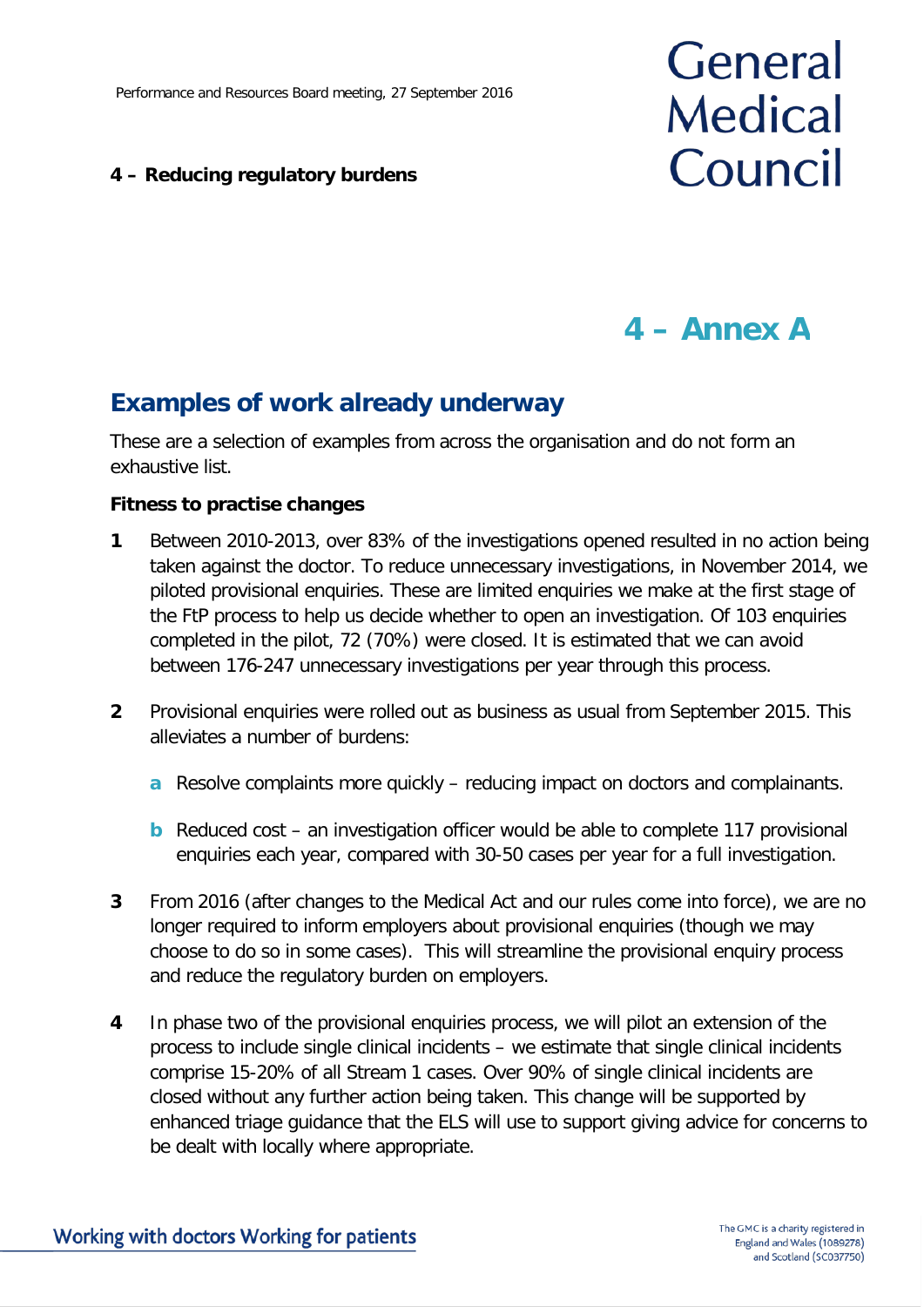**5** Meetings with doctors have also reduced the number of hearings and has a significant impact on regulatory burdens, particularly where employers may be called to give evidence.

#### **Research into the experience of doctors subject to warnings and restrictions on their practice**

- **6** We recently commissioned research into the impact of restrictions on a doctor's practice with a small sample of doctors who either received a warning or were subject to other restrictions (mainly conditions and undertakings) between 2006 and 2013.
- **7** The initial findings suggest that insight by the doctor is an important factor for successful remediation. Employer's reactions to both warnings and restrictions can vary and are dependent on a number of factor's including: the doctor's prior relationship with the employer; the nature of the case; and the risk to organisational reputation.
- **8** The findings also suggested that, though the intention of restrictions may be to assist a doctor in remediating and returning to practice, for example, working under supervision for a period of time, in reality, they may be prevented from doing so because the required supervision cannot be provided by the employer.
- **9** The full report was published in 2016. The findings of the report will help us to reflect on the impact of our actions and help us in developing a clear pathway to remediation for doctors where this is appropriate.

#### **New standards in education and training**

- **10** We recently launched our new standards in education and training, *Promoting* excellence. For the first time, there is one single document outlining the standards for both undergraduate and postgraduate education. This makes our standards clearer and easier to use for both internal teams and external organisations, reducing the number of criteria and requirements from 230 to 76. While education providers don't need to do less, the document is less repetitive, higher level and less prescriptive, allowing more leeway for providers to choose the right methods for their students and environments.
- **11** The new standards were developed with the support of an expert advisory group (with key stakeholders represented). After extensive engagement, a consultation was held on the draft standards, which received positive feedback.
- **12** The new standards went into force from January 2016, and we will be reviewing their impact at a later date.

#### **Registration and revalidation projects**

**13** We are undertaking a project to review the acceptable criteria for overseas primary medical qualifications. We currently require all applicants to meet all seven criteria. The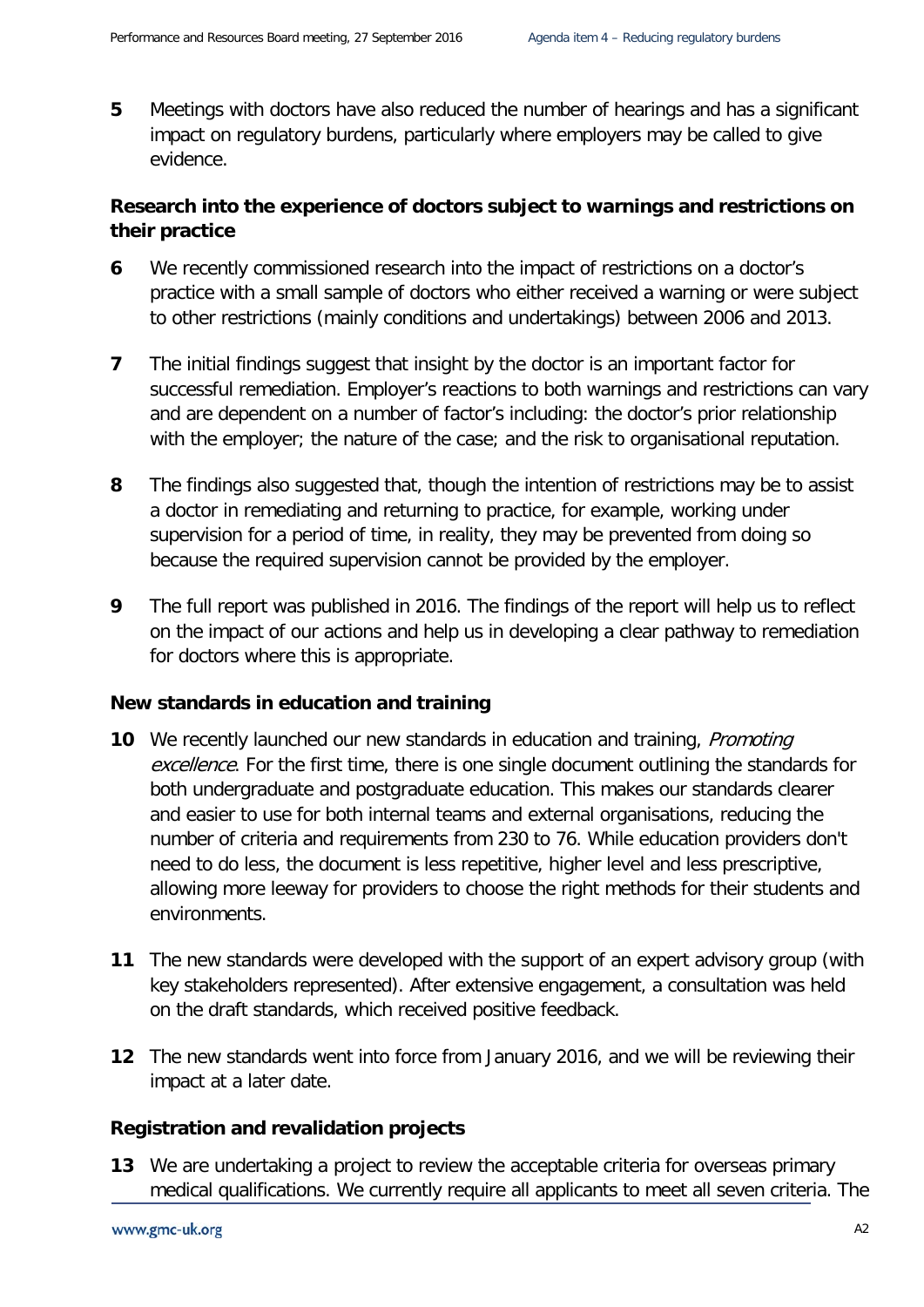review will consider whether we are asking for information which is helpful in making an assessment and will increase transparency about what information we are asking for and why. This should make clear to all doctors whether or not their qualification will meet our requirements before they apply, and what information we will require from them. A paper recommending changes to streamline the criteria will be presented to Strategy and Policy Board in December 2016.

- **14** We are engaging with external stakeholders to look at the revalidation guidance produced for doctors to improve the consistency of the messaging. This will help us to be clearer about the information which doctors need to provide for revalidation and reduce mixed messaged about our requirements, which cause unnecessary burden on doctors providing evidence.
- **15** We are also undertaking a project to streamline and improve our voluntary erasure and registration and licensing restoration and relinquishment processes. Voluntary erasure is a process which doctors feel is unnecessarily distressing. We will be looking to develop a more customer-friendly approach. We will require legislative change for much of the reforms required.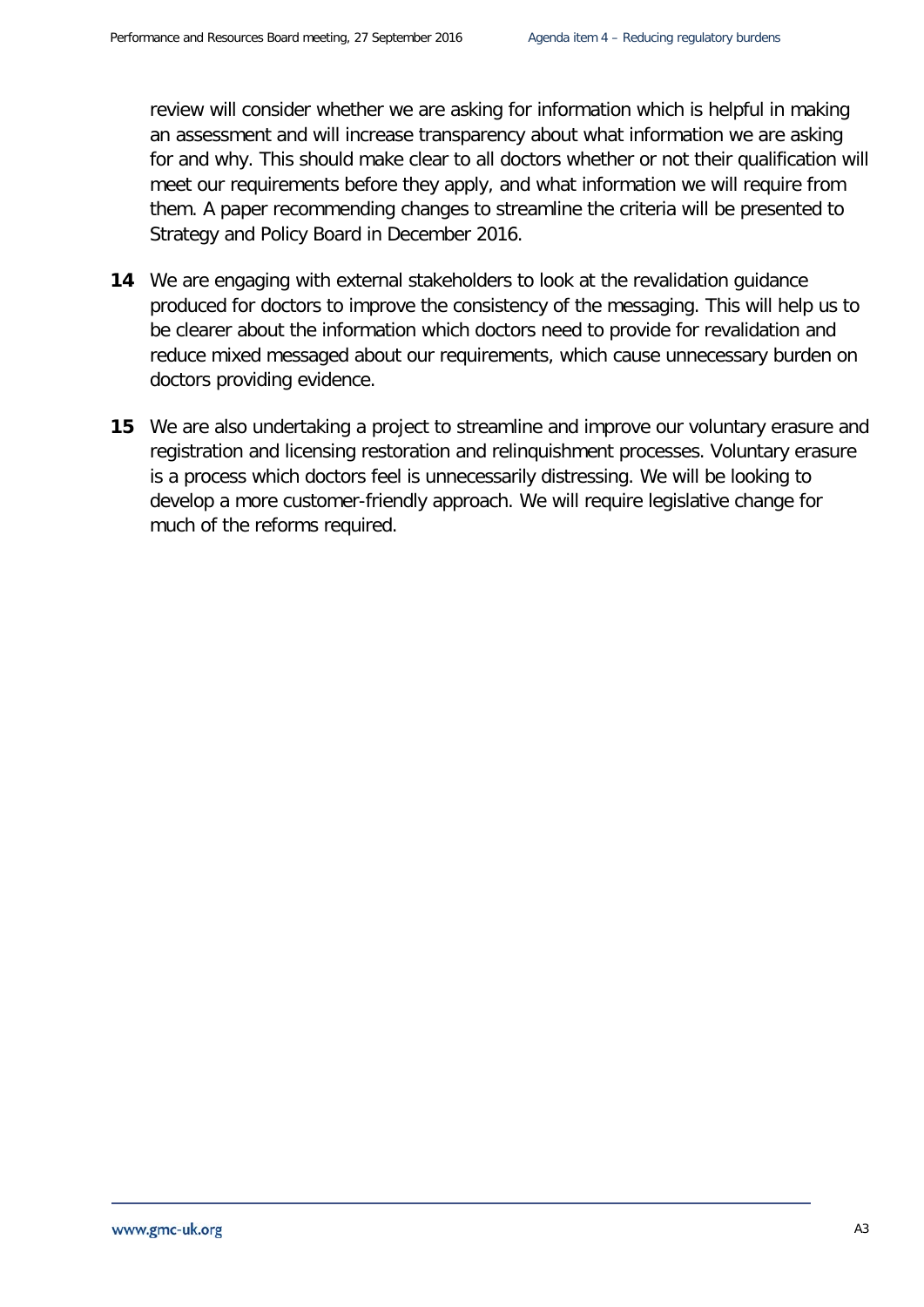#### **4 – Reducing regulatory burdens**

# General **Medical** Council

## **4 – Annex B**

### **Illustrations of cross-directorate proposals for consideration**

The following examples illustrate opportunities to reduce burden which do not relate to a specific function and would require a level of cross-directorate coordination.

#### **Illustration 1: organisational acceptance of a distributed model of regulation**

- **1** Responsible officers (ROs) have a duty to raise appropriate fitness to practise concerns with us. They are not employed by the GMC, but they have a statutory duty to engage with us, and they have a relationship with their Employer Liaison Adviser which includes regular face-to-face meetings. We have mechanisms to raise concerns about ROs via escalation to their Higher Level RO through the ELS.
- **2** Similarly, we work closely with deaneries and LETBs and request information in the form of dean's reports and assurance around enhanced monitoring progress.
- **3** We are not consistent about whether we consider assurance from an RO to be sufficient for us in determining fitness to practise or revalidation concerns. A policy decision on acceptance of a more distributed model would allow us to reduce our requests for information from ROs.

#### **Illustration 2: coordinate the development of an operating model for future relations with system regulators**

- **4** We have an interim lead for our operational relationship with CQC and our devolved offices support engagement with their respective equivalents. However, we don't have an overarching strategy outlining how we want to develop how we work with systems regulators in the future. This limits our ability to maximise the opportunities to reduce regulatory burden on the system through information sharing and joint working.
- **5** To fully realise the benefits of joint working, we need a policy decision on our strategic approach and committed resource empowered to develop relationships in accordance with this strategy. We also need to build our understanding of the relevance of external data, for example through initiatives such as the Statement of Intent with NHS England and CQC regarding data and regulatory requests in primary care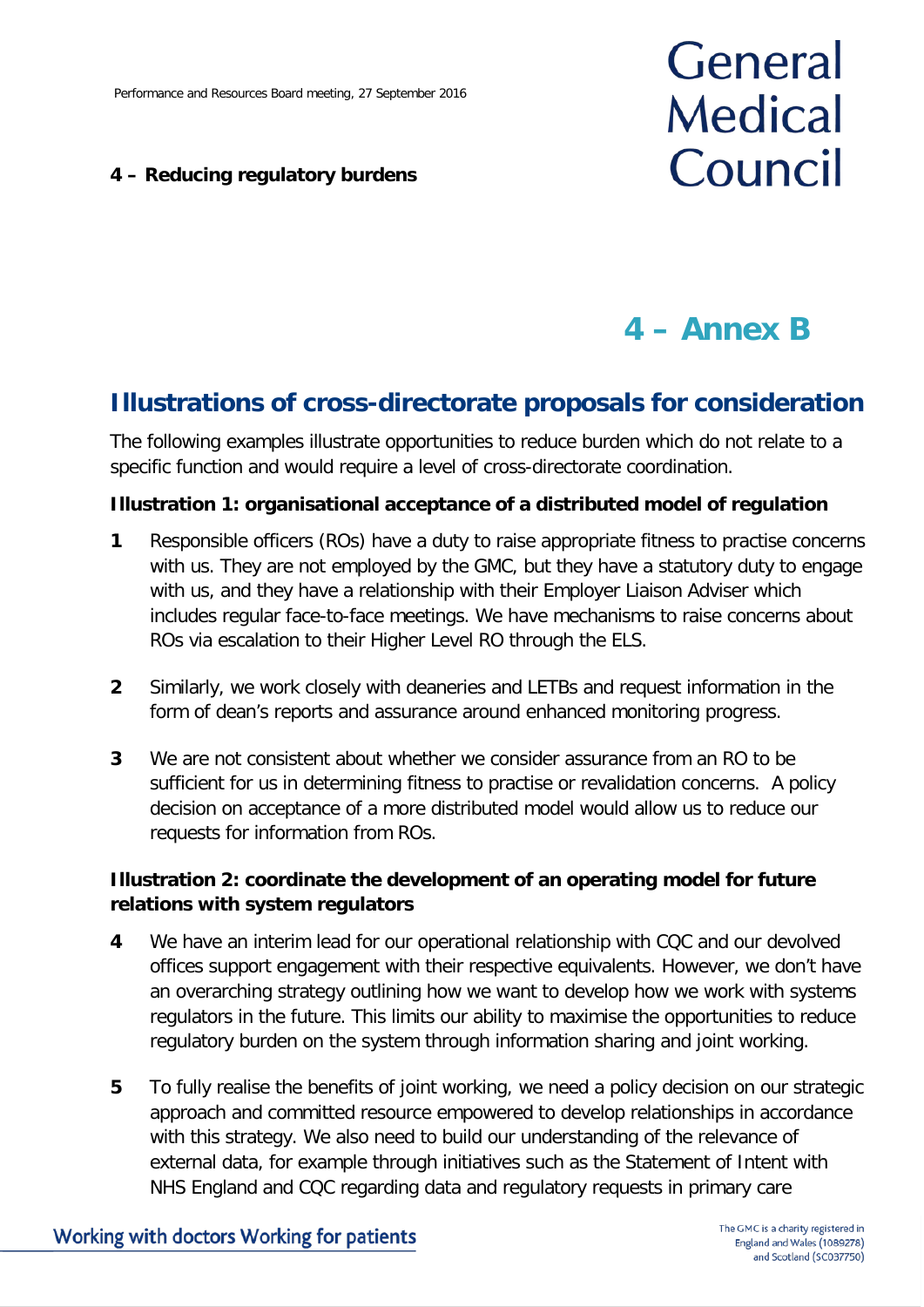#### **Illustration 3: coordinate a new approach to what information can be shared internally**

- **6** Each directorate uses a separate part of Siebel. This restricts information internally and individuals need to liaise with others or, in some cases, may not be aware other relevant information exists. Some information is confidential and access must be limited eg regarding an ongoing fitness to practise investigation. However, other information may not be considered internally confidential.
- **7** A GMC-wide decision on what can and cannot be shared internally would prevent us from duplicating work and reduce inconsistencies, particularly when teams are engaging externally. We should bear in mind that external parties are engaging with us as an organisation and would expect us to interact with them in a joined-up way.

#### **Illustration 4: unified and coordinated communications across functions**

- **8** Our communications with doctors have developed significantly over recent years. This work continues with our customer service strategy. We still recognise the challenge of improving the coordination of our communications and making best use of opportunities to engage doctors at key contact points eg registration.
- **9** These key contact points often take place in processes we have so far seen as purely transactional and operational. By reframing our thinking and considering the opportunities which these interactions offer, we can improve our consistency of messaging, our reach to doctors and our 'value add' to a doctor's practice and career.
- **10** Furthermore, our coordination of communications can be improved, particularly with regard to managing our routine communication with doctors in FtP procedures. The investigation officer can act as a gateway for communication these doctors. This will ensure that, for example, a doctor who is under investigation is not contacted separately about unrelated matters, and any communication from us is contextualised. This links to our response to the December 2014 Horsfall report.

#### **Illustration 5: potential function-specific policy work**

- **11** This includes:
	- **a** Registration to consider whether the questions we ask at the point of registration are proportionate. We may find opportunities to reduce burden on individual doctors.
	- **b** Linked to proposal 1, Fitness to Practise to consider its approach to reviewing all never event reports with ROs.